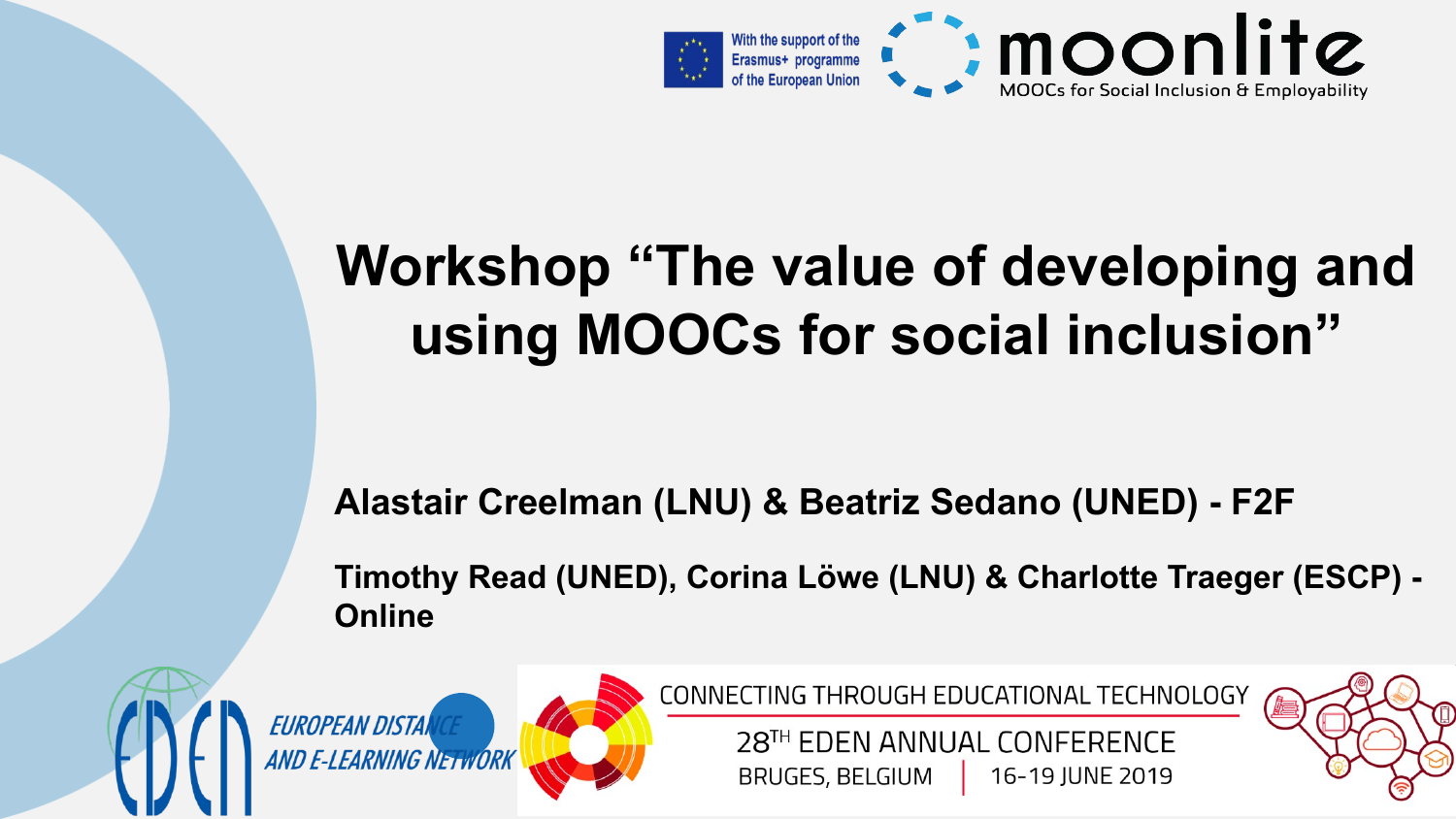# MOONLITE project (2016 – 19)

(Massive Open Online courses eNhancing LInguistic and TransvErsal skills for social inclusion and employability) (Ref.: 2016-1-ES01-KA203-025731)



**ECHNOLOGY** 





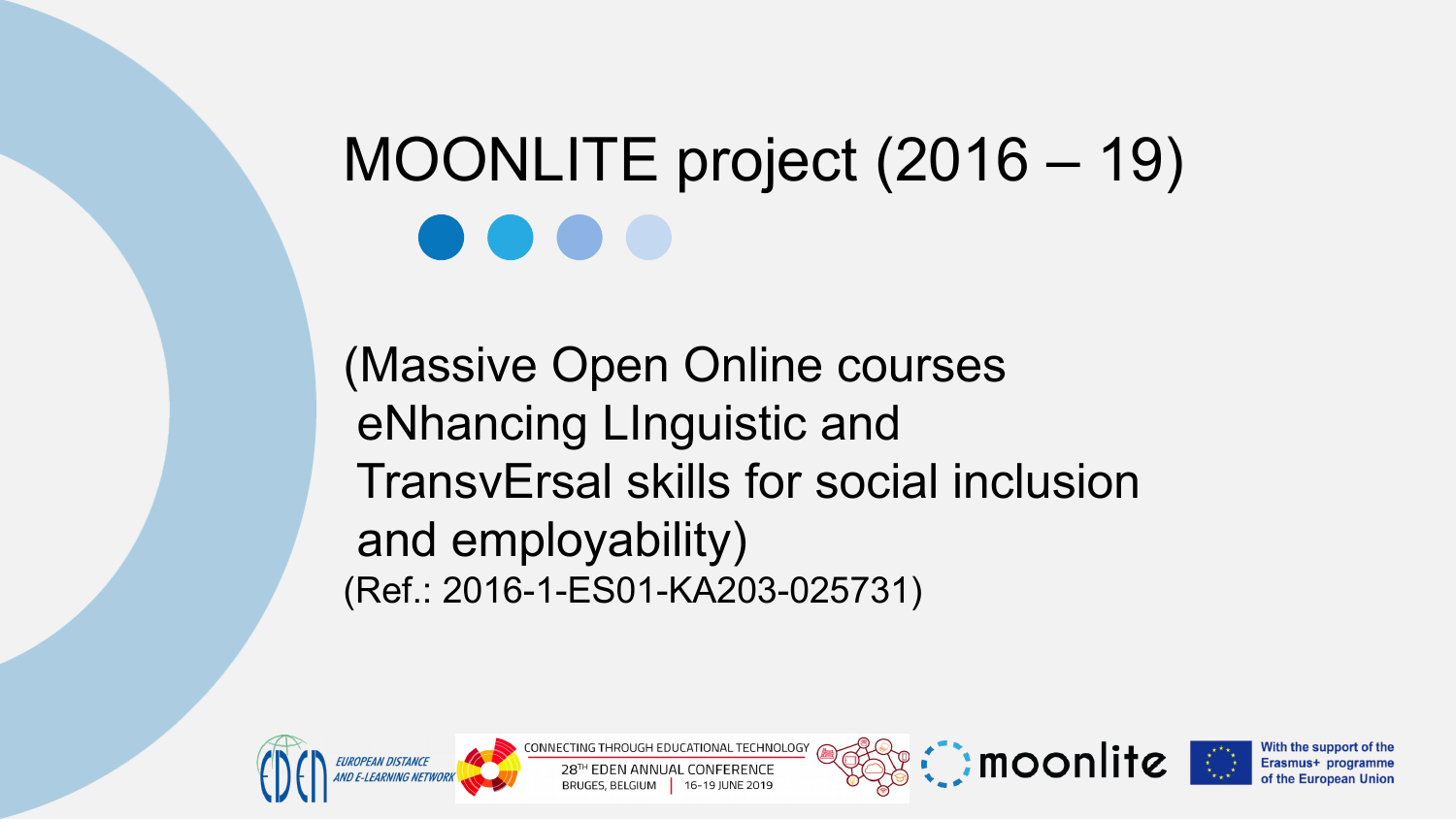### Toward social inclusion and employability

 "It's not just fleeing conflict that makes victims out of refugees – it's also denying them the means to become autonomous and productive"

[\(https://www.theguardian.com/world/2017/mar/22/why-denying-refugees-the-right-to-work-is-a-catastrophic-error\)](https://www.theguardian.com/world/2017/mar/22/why-denying-refugees-the-right-to-work-is-a-catastrophic-error)

 $\triangleright$  Provide free online learning in order to become autonomous



CHNOLOGY





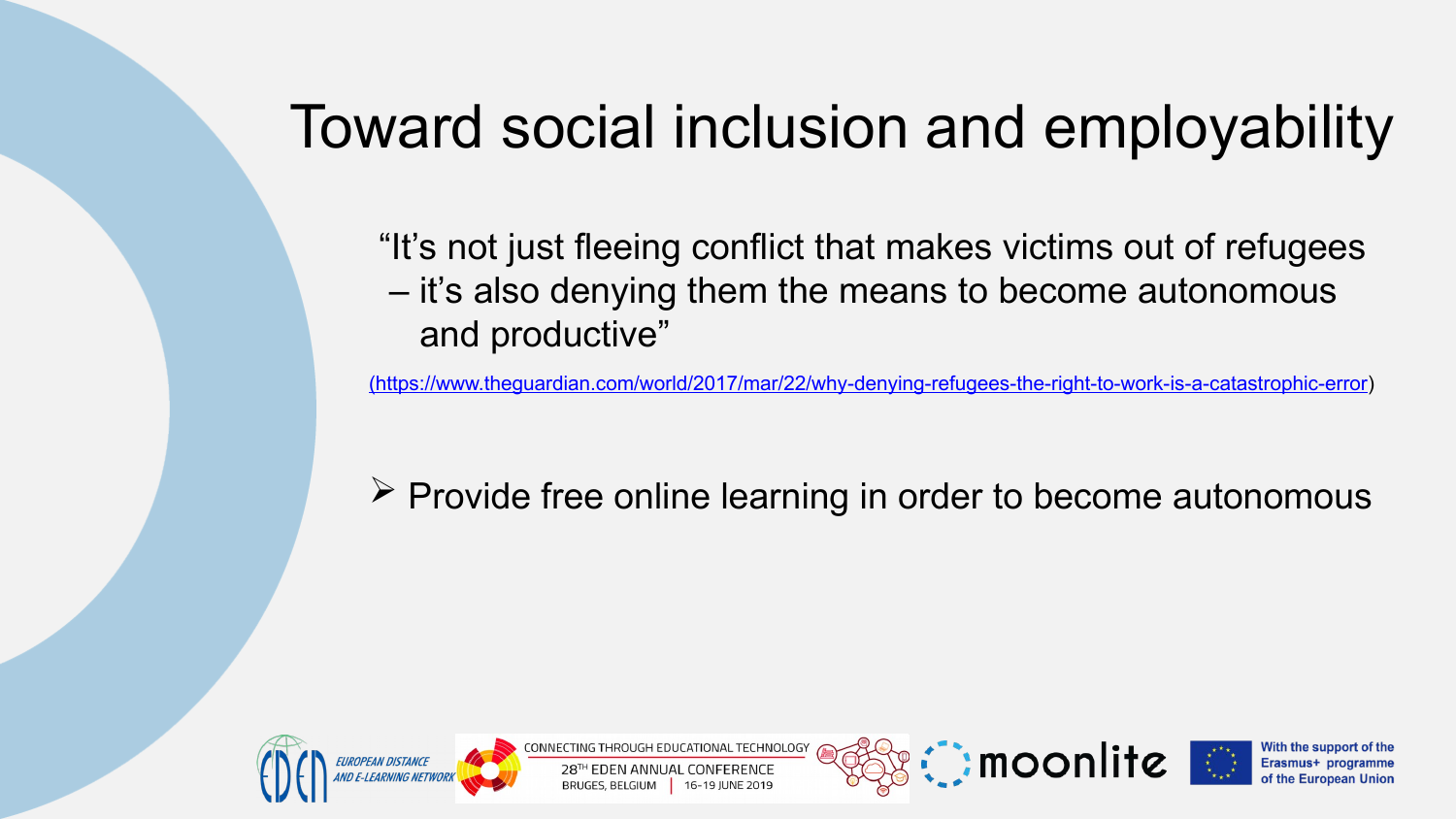# MOONLITE objectives

- 1. MOOC opportunities & barriers
- 2. (cross)Institutional scenarios
- 3. New ed. pathways for migrants and refugees
- 4. Cost Benefit Analysis for institutions
- 5. MOOC for MOOC providers & RSGs
- 6. Vision and recom. on MOOCs role in EHEIs



**TECHNOLOGY** 



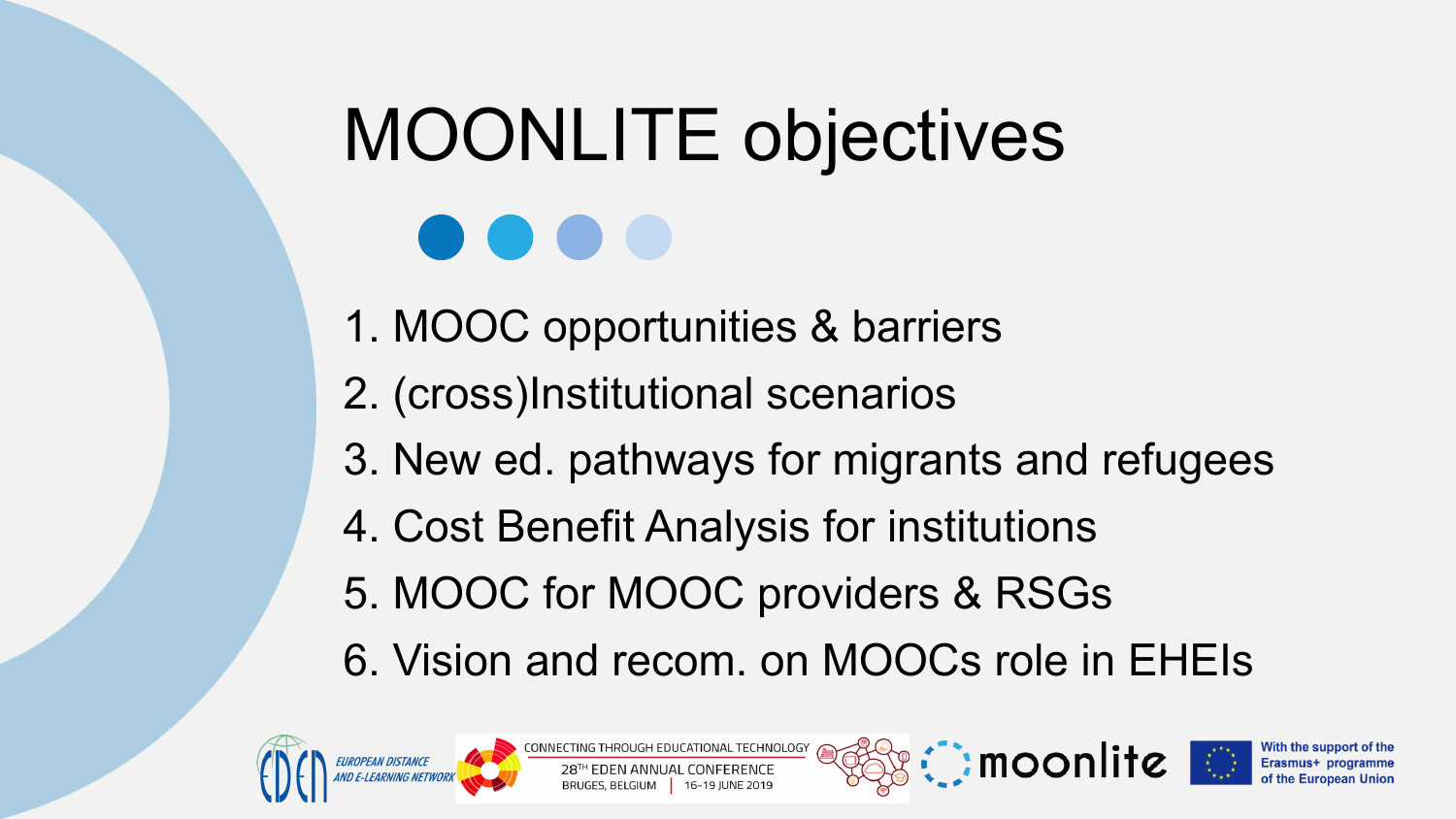#### **PROJECT OUTPUTS**

#### Exploiting MOOCs for access and progression into HE & emploument market

The work leading up to this output aims at exploring paths that ease students and refugees' access to Higher Educational Institutions (HEIs) and/or to the labour market. After having identified the appropriate path, each partner HEIs implements its scenario in its institution. The impact of the various scenarios will be put into a practice report.

#### Read about our ongoing trials

#### Cost-benefit analysis tool - Exploiting non-formal online courses for 2nd and 3rd mission of higher education

The tool will allow institutions to quantify the contribution that MOOCs and other informal online courses make to institutions' triple bottom line (i.e., financial, environmental and social), and how their effectiveness compares to other more traditional services offered by the same higher educational institutions.

**Read our Work in Progress** 

How to design and utilize MOOCs for refugees

A free online course on how to best utilise MOOCs for the education of refugees.

(Coming in 2019)

#### A viable role of MOOCs in European HEIs - Vision & recommendations

Guidelines for policy makers at HEI level and at regional/governmental level about how to maximise the potential of MOOCs for educational system and for society.

Read our Report on MOOC Strategies of European Institutions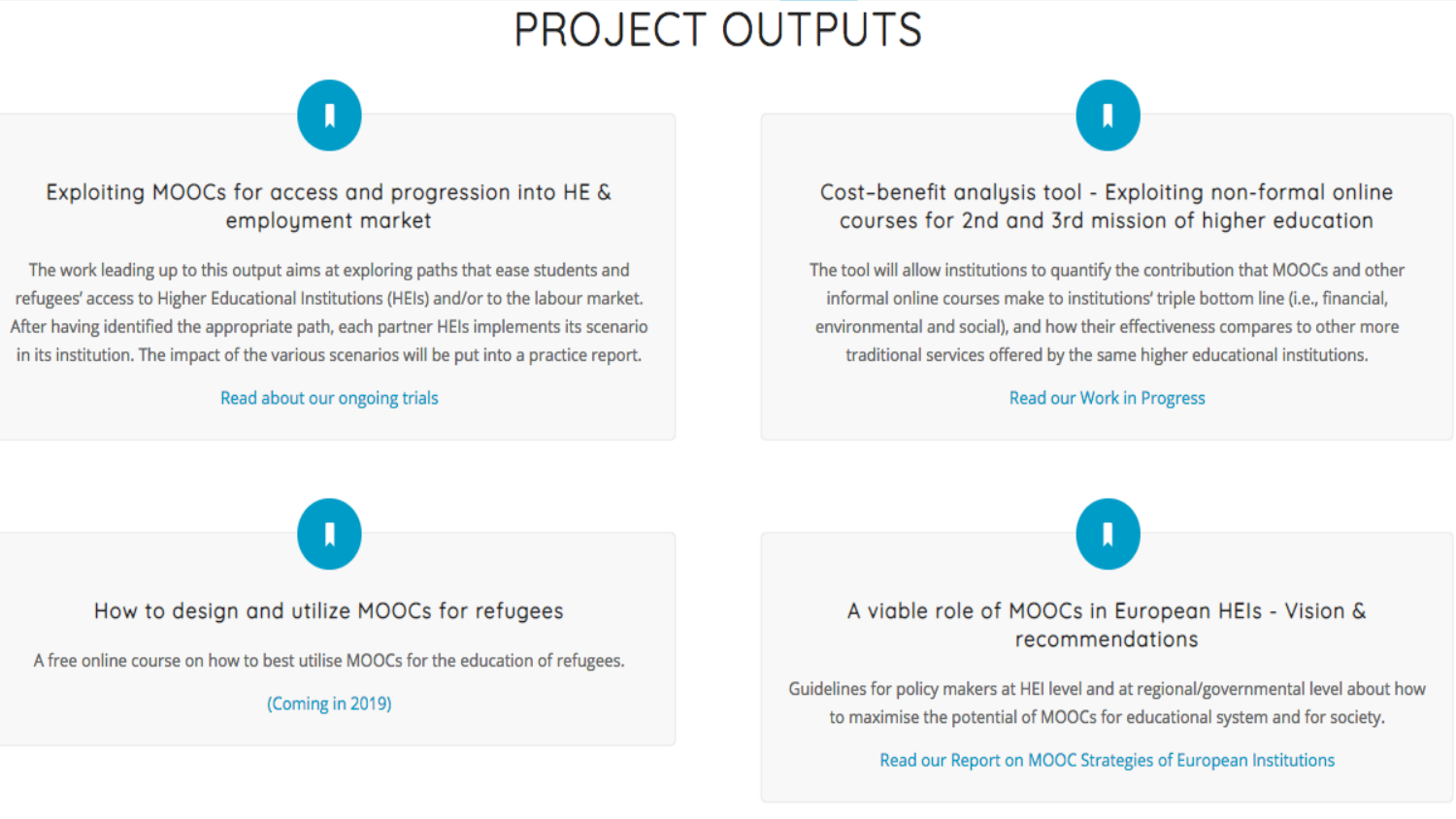

of the mme nion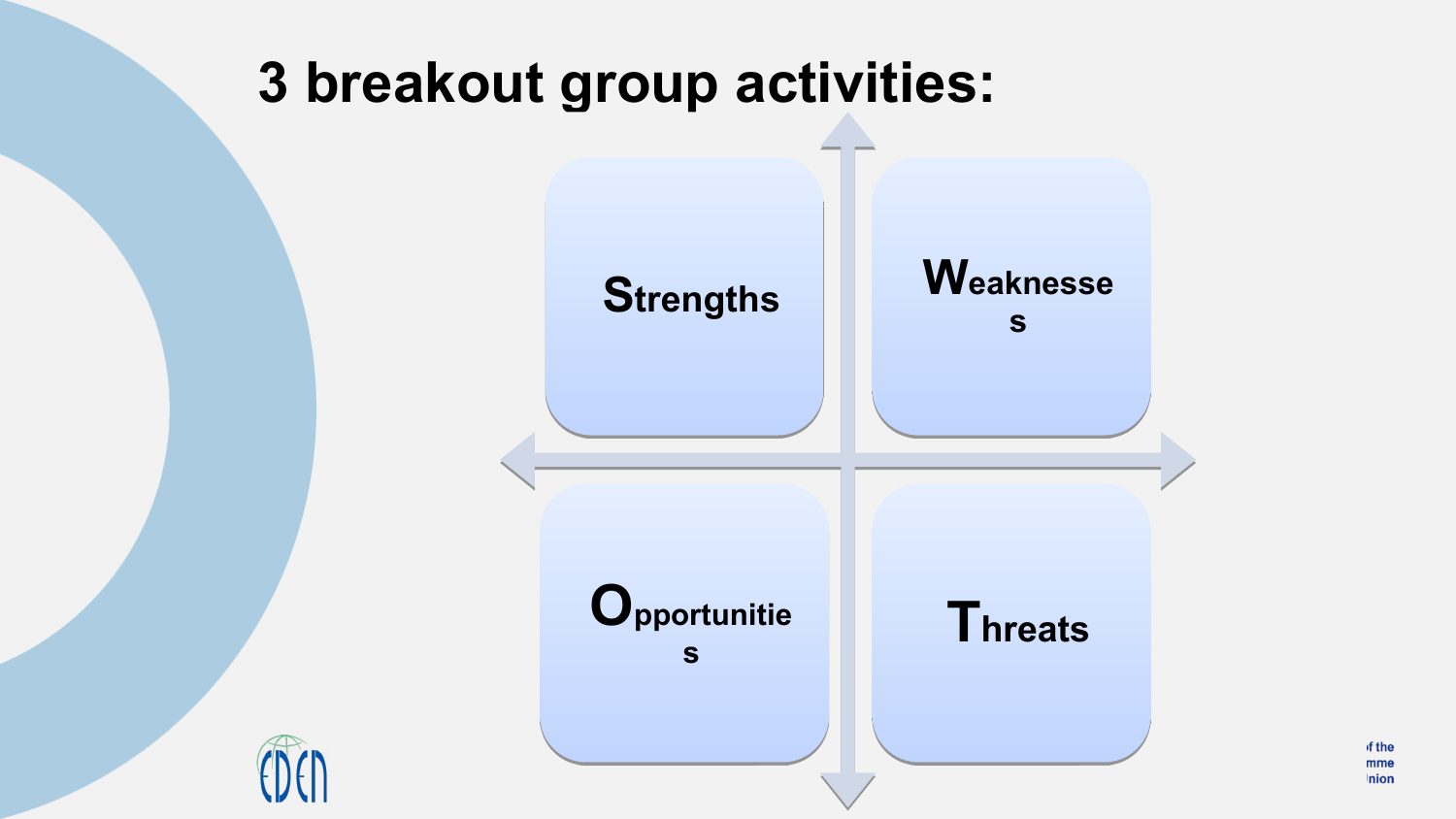### 1st breakout group activity: 1st breakout group activity: **Using MOOCs for social inclusion Using MOOCs for social inclusion**

#### https://padlet.com/alacre/MOONLITE1

…

…

Many MOOCs already available

...

…

### **Strengths Weaknesses**

• Not adapted to the stakeholders' needs

# **Opportunities Threats**

•Richness of cultural diversity

• Lack of motivation or interest in participating (online learning is not so prestigious)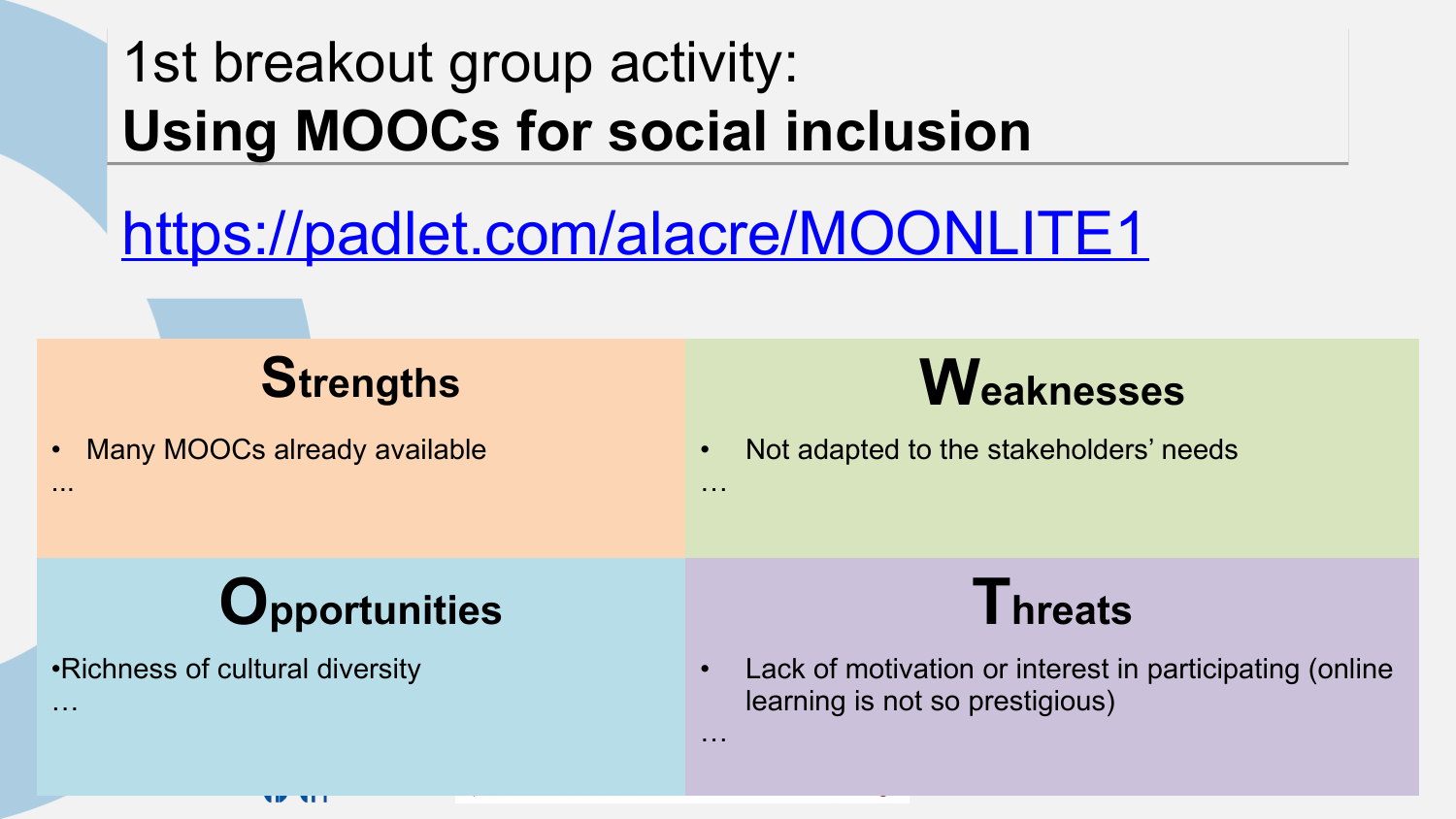

- Many MOOCs available
- Some inclusive education initiatives existing
- Many support groups want to collaborate with HEIs and use MOOCs
- Willingness of HEIs to add the use of MOOCs for inclusion
- Recognition of existing MOOCs at HEIs/ Kiron

### **Strengths Weaknesses**

- Not adapted to the stakeholders' needs
- Unfamiliarity or difficulties finding educational resources
- Personal, economic, technical, digital, cultural and linguistic barriers
- Some groups left behind: women, children, elderly, people in refugee camps
- General lack of official recognition / lack of policies

#### **Opportunities Threats**

- Richness of cultural diversity
- Expression of stakeholders' cultural identity
- Opportunity for social inclusion and being part of the new community
- Help with access to labour market and legal processes
- Possibility of recognition and access to HE

- Lack of motivation or interest in participating
- Risk of perspective focused on Eurocentric culture and identity
- Lack of acknowledgment by companies limited help with accessing labour market
- Lack of interest of HEIs for free recognition due to business model – limited help with HE access

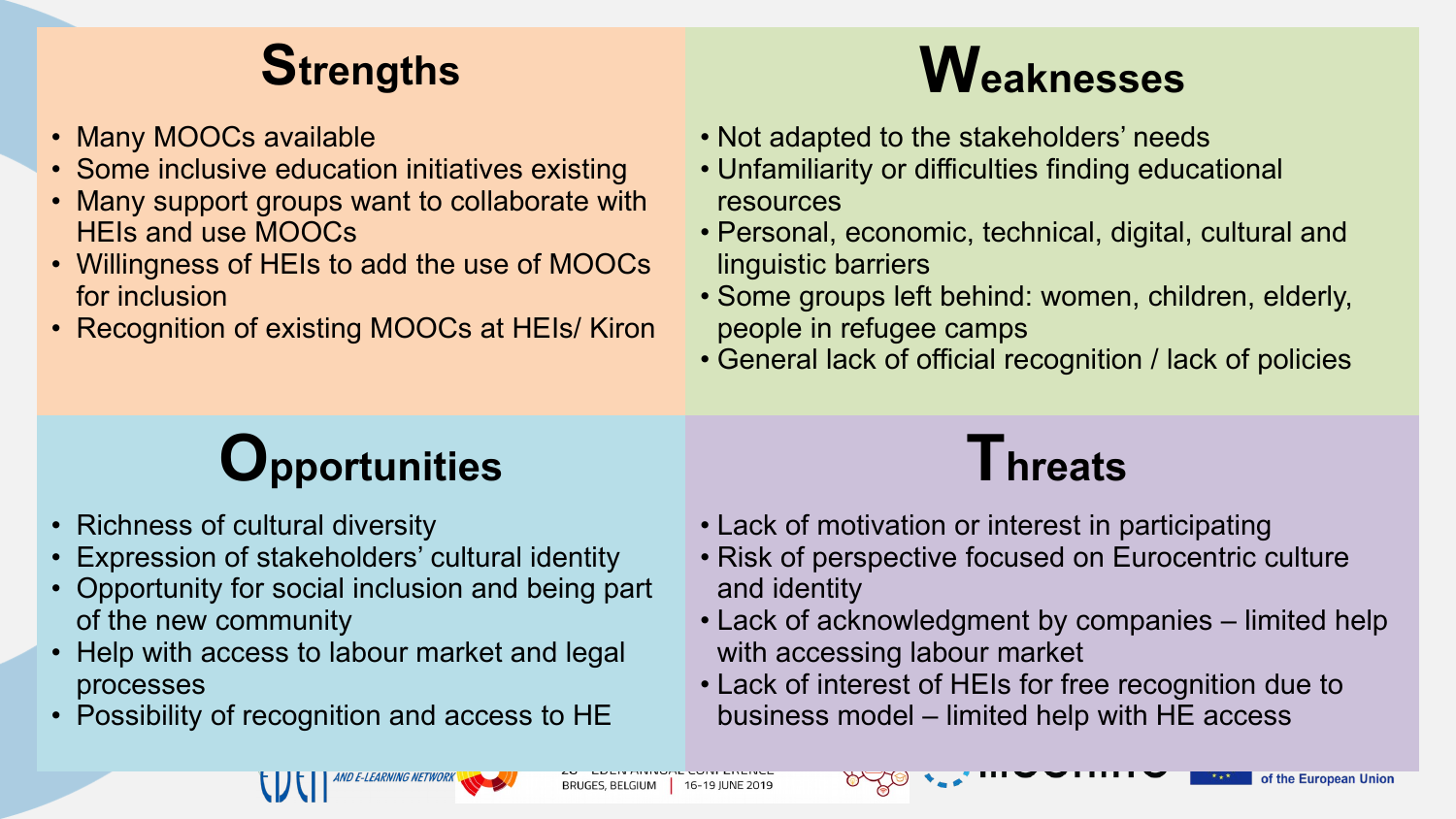### 2nd breakout group activity: MOOC design, development and deployment

. . .

. . .

#### https://padlet.com/alacre/MOONLITE2

#### **Strengths**

. Inherent openness of MOOCs: no access/legal requirements, free, flexibility, modularity

#### **Weaknesses**

Not so open: access to Internet connection, email account for registration, etc.

#### Opportunities

•Technological: availability of mobile devices

**VIANT** 

 $\sim$   $\sim$   $\sim$ 

- - -



Technological difficulties: Internet connection...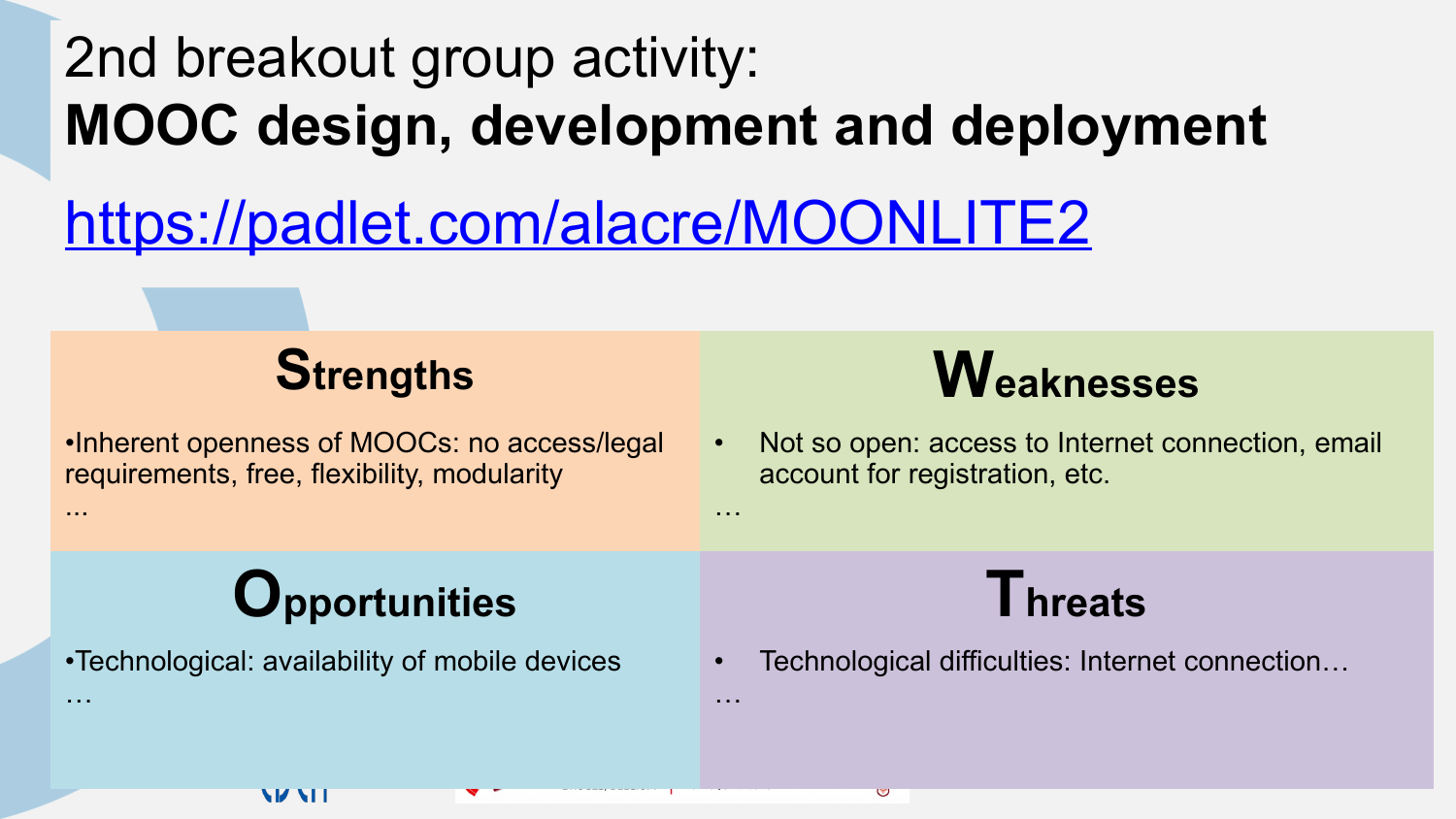- Inherent openness of MOOCs: no access/ legal requirements, free, flexibility and modularity
- Mainly audio-visual, mobile friendly
- Design aspects already using: subtitles, downloadable materials, diversity of activities…
- Community building and peer learning
- Accessibility standards already present

#### **Opportunities Threats**

- Technological: availability of mobile devices
- Linguistic: adap. of language, multilingualism
- Possibility of scaffolding (pedagogical and technological guide, tutoring, glossaries…)
- Diversity of identities in materials and activities
- Development of intercultural awareness
- Involvement of the target audience (3Ds)

\V\II

• Targeted, facilitated and blended

# **Strengths Weaknesses**

- Not so open: Internet connection, email account for registration…
- Technological & digital restrictions
- Linguistic barriers (most courses in English)
- Cultural barriers (Eurocentric learning styles)
- Lack of inclusiveness for all those left behind (accessible for all kinds of dysfunctionalities)

- Technological difficulties: Internet connection…
- Risk of being left behind, different languages and cultural identities
- Lack of institutional interest for developing technical and pedagogical adaptations
- Lack of motivation due to external factors (psychological, legal, financial…)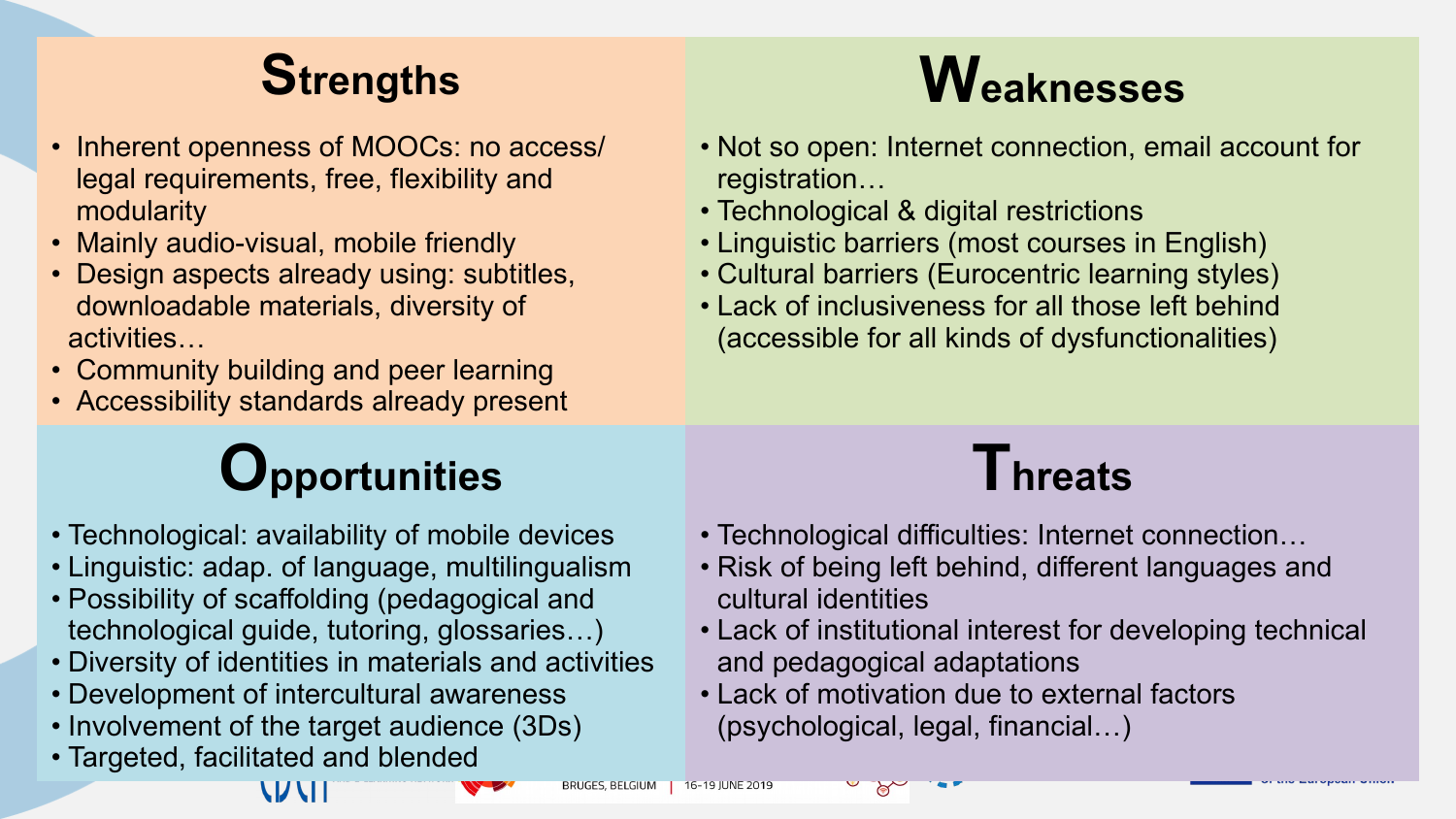# 3rd breakout group activity: **Best practices for inclusive MOOCs** <https://padlet.com/alacre/MOONLITE3>

…

…

• Collaboration between HEIs & social inclusion

support groups



•Cross-institutional recognition and lack of transparency and recognition of skills and qualifications

#### **Opportunities Threats**

Explore and experience what can be done with MOOCs and technology to achieve inclusive education



• Risk of not reaching the target audience: vulnerable groups

...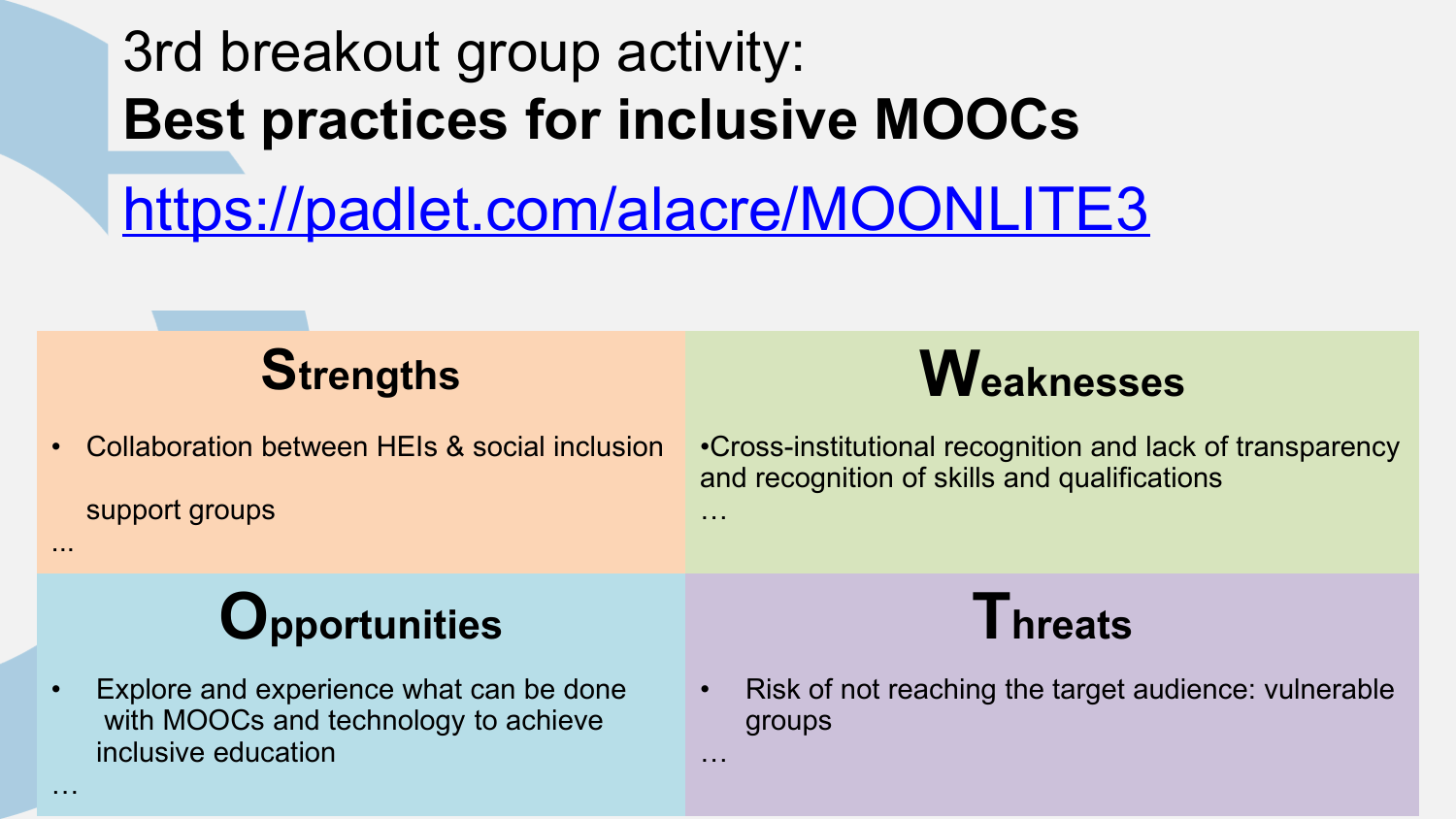- Collaboration between HEIs & social inclusion support groups/civil organisations
- Awareness of the diversity of profile and needs
- Cost Benefit Analysis tools
- Existence of some European studies and initiatives - European MOOC model
- Awareness of the need to open up education

# **Opportunities Threats**

- Explore what can be done with MOOCs and technology to achieve inclusive education
- Create targeted MOOCs: Mix of global and local resources to respond to learner needs
- Find business models and cooperate with companies and job seekers
- Create X-institutional collaboration in Europe (ECTS, credit transfer, SLPs, virtual mobility)

# **Strengths Weaknesses**

- Cross-institutional recognition and lack of transparency and recognition of skills and qualifications
- Lack of understanding of technical and pedagogical barriers to engage learners with online education
- Lack of policies and funding (EU & national level)



- Risk of not reaching the target audience: vulnerable groups
- Lack of interest of HEIs in collaborating and recognising prior learning
- Lack of interest of companies and job seekers in recognising skills learnt from MOOCs / non-formal learning





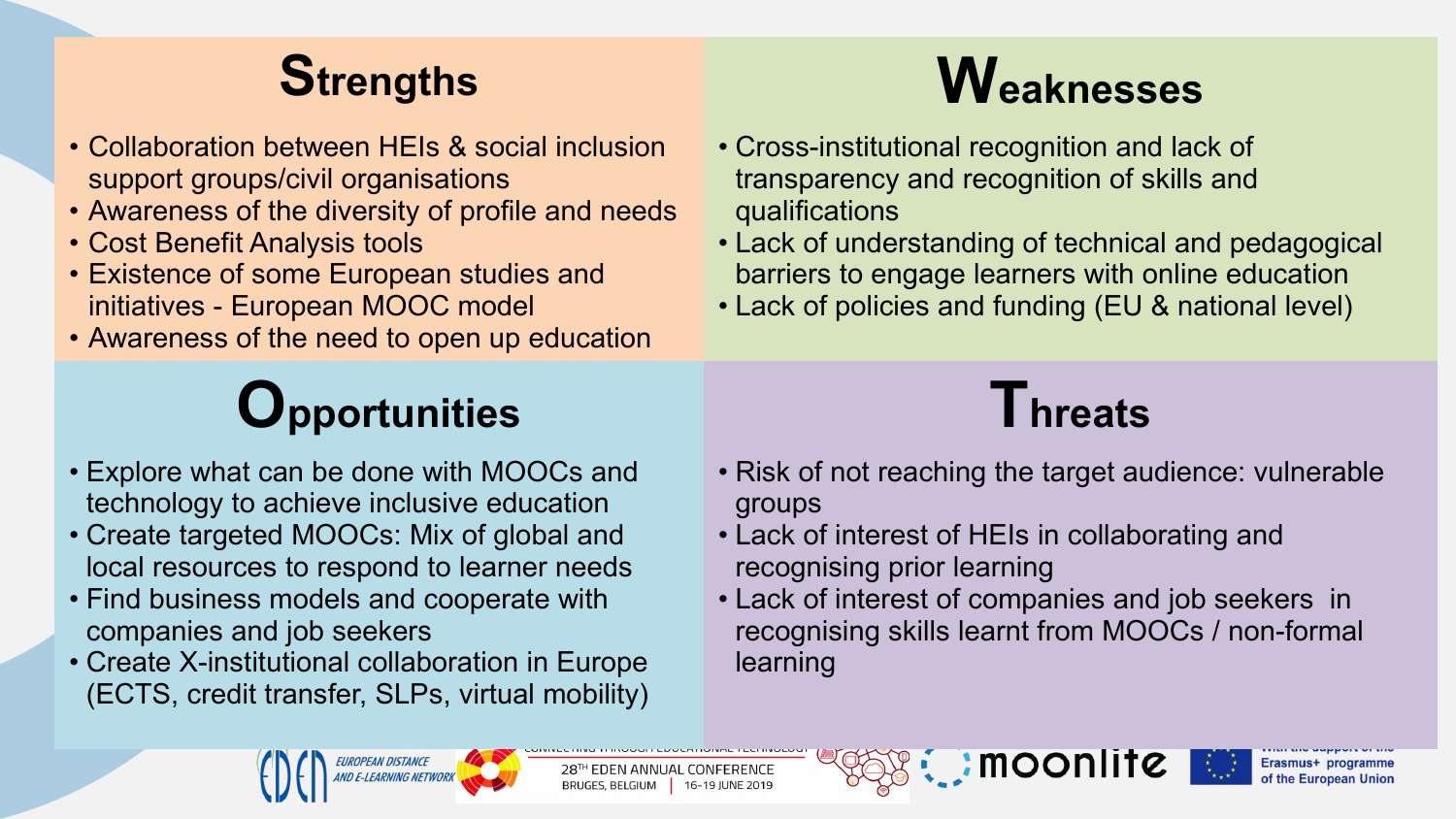### **MOONLITE Online Oxford Debate**

- $\triangleright$  Are you concerned about social inclusion?
- Do you think MOOCs can make a difference?

Then participate in our online Oxford-style debate, follow the arguments, participate in the debate, and most importantly, voting on the following**:**

"We believe that MOOCs can enhance the cross-institutional collaboration and European policies necessary to support refugee HE and employment"

Do you agree? **Defending the proposition:** Prof. John Traxler **Criticising the proposition:** Caroline Kuhn **Moderator:** Charlotte Traeger **Debate URL** [http://debate.moonliteproject.eu](http://debate.moonliteproject.eu/) **Dates:** 17/6 - 1/7 (two weeks)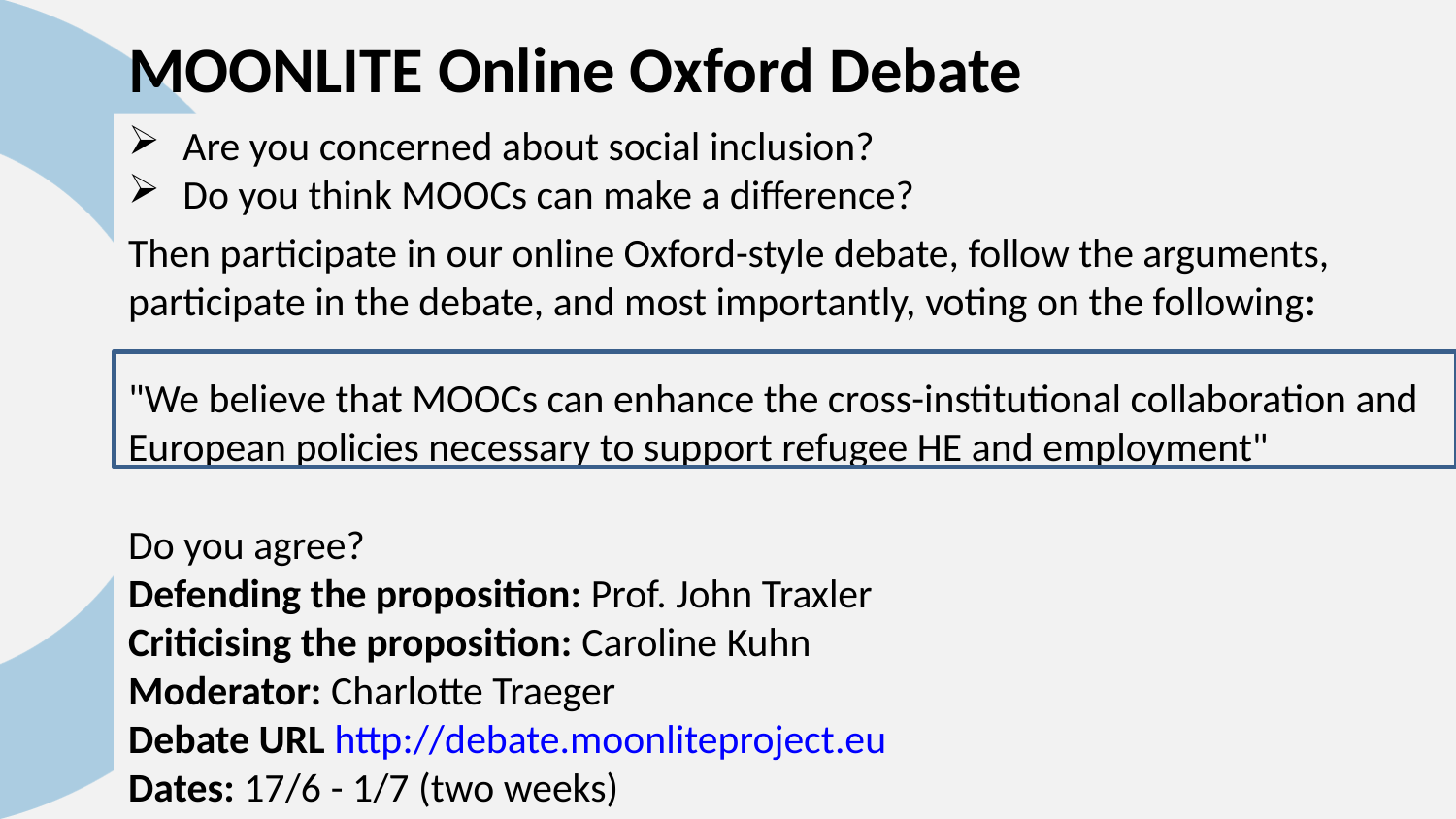



The value of developing and using MOOCs for refugees and migrants in the European context

| < Previo                                               | 円                                       | E) | Siguiente >                     |
|--------------------------------------------------------|-----------------------------------------|----|---------------------------------|
| <b>MOONLITE Summary</b><br><b>Q</b> Marcar esta página |                                         |    | VER LA UNIDAD EN STUDIO         |
| <b>MOONLITE Summary</b>                                |                                         |    |                                 |
|                                                        | An introduction to the MOONLITE project |    | $\bullet$<br>◢<br>Ver más tarde |
|                                                        |                                         |    | Compartir                       |
|                                                        |                                         |    |                                 |
|                                                        |                                         |    |                                 |
|                                                        |                                         |    |                                 |
|                                                        |                                         |    |                                 |
|                                                        |                                         |    |                                 |
|                                                        |                                         |    | <b>YouTube</b><br>$\,$          |
|                                                        |                                         |    |                                 |



#### https://iedra.uned.es/courses/course-v 1: UNED+CC101+2018 T1/about